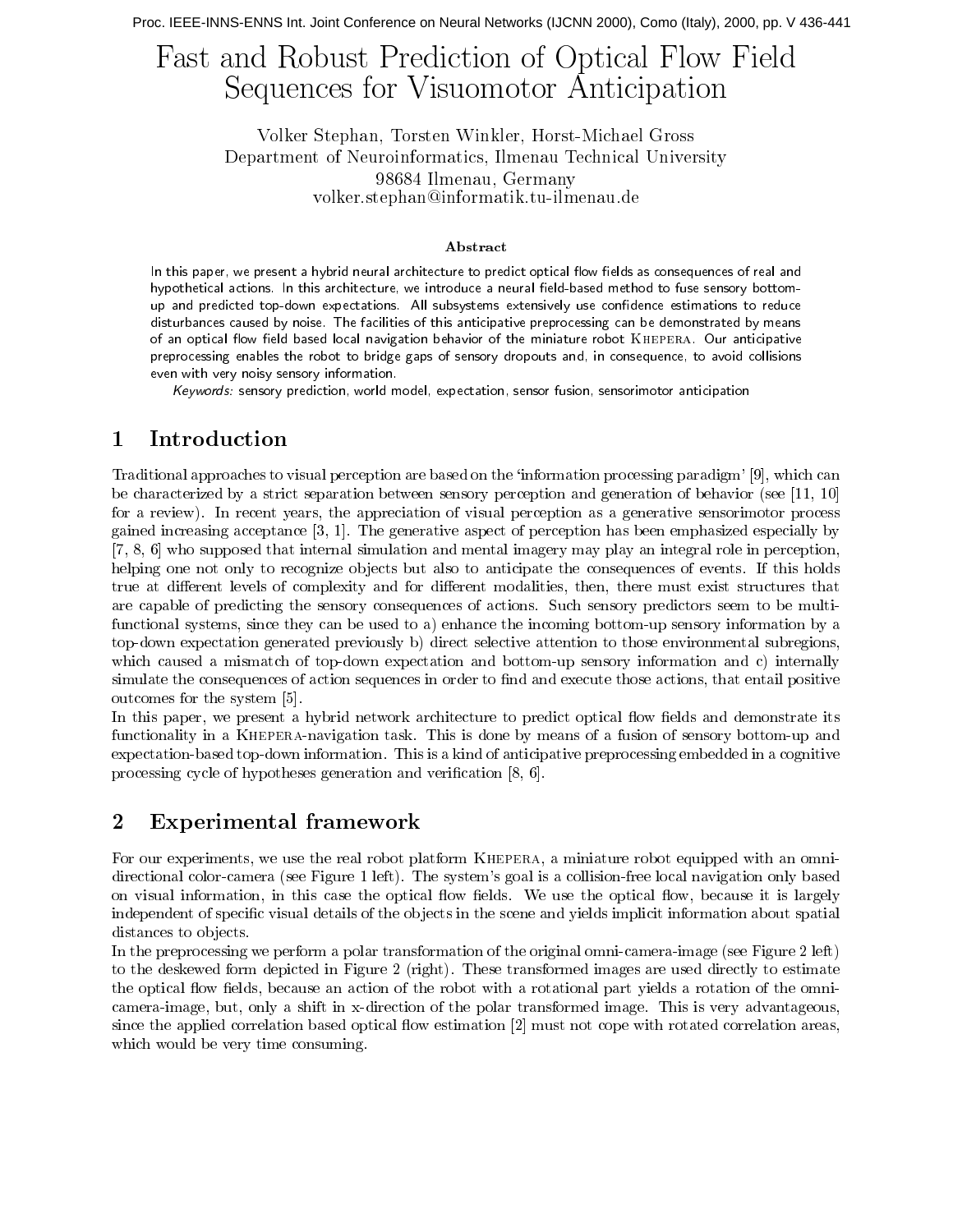

 45 7
5 -  -  - - 

- 

 2- $\mathbf{B}$  and  $\mathbf{B}$  and  $\mathbf{B}$  and  $\mathbf{B}$  and  $\mathbf{B}$  and  $\mathbf{B}$  and  $\mathbf{B}$  and  $\mathbf{B}$ 

 $\blacksquare$  . The contract of the contract of the contract of the contract of the contract of the contract of the contract of the contract of the contract of the contract of the contract of the contract of the contract of the 1 .
 
 - -  

+

" 
- 
 -- 

  - - 
 
 - 
+ --- 

 - 
- - 

 2- \$!"

 $\blacksquare$  . The contract of the contract of the contract of the contract of the contract of the contract of the contract of the contract of the contract of the contract of the contract of the contract of the contract of the . .

 - -  
- -- 
 1 .
 "

 $\mathbf{r}$  $\mathbf{A}$  , and  $\mathbf{A}$  , and  $\mathbf{A}$  , and  $\mathbf{A}$  , and  $\mathbf{A}$  , and  $\mathbf{A}$ 

#### 3.1

and the contract of the contract of the contract of the contract of the contract of the contract of the contract of the contract of the contract of the contract of the contract of the contract of the contract of the contra - 
- 
-0  
--- - - +- 
+ - 

- -  $\blacksquare$  . The set of the set of the set of the set of the set of the set of the set of the set of the set of the set of the set of the set of the set of the set of the set of the set of the set of the set of the set of the - - " # - - 
 
 0
 - 
 

- 
-0 
 -
  
- 
  
 1 .
 " : 

 1 
- $\mathbf{B}$  and  $\mathbf{B}$  are the set of  $\mathbf{B}$ 

- 
- - 
 -- 1 .
 - 
  
 .
 " ; 
-0  

- .-  . 
 - --- 
-- 
- - 
 -- 1 
- - 
 
 1 .
 "



 $3$ . \$5 ;- - the contract of the contract of the contract of the contract of the contract of the contract of the contract o the contract of the contract of the contract of the contract of the contract of the contract of the contract of  - + "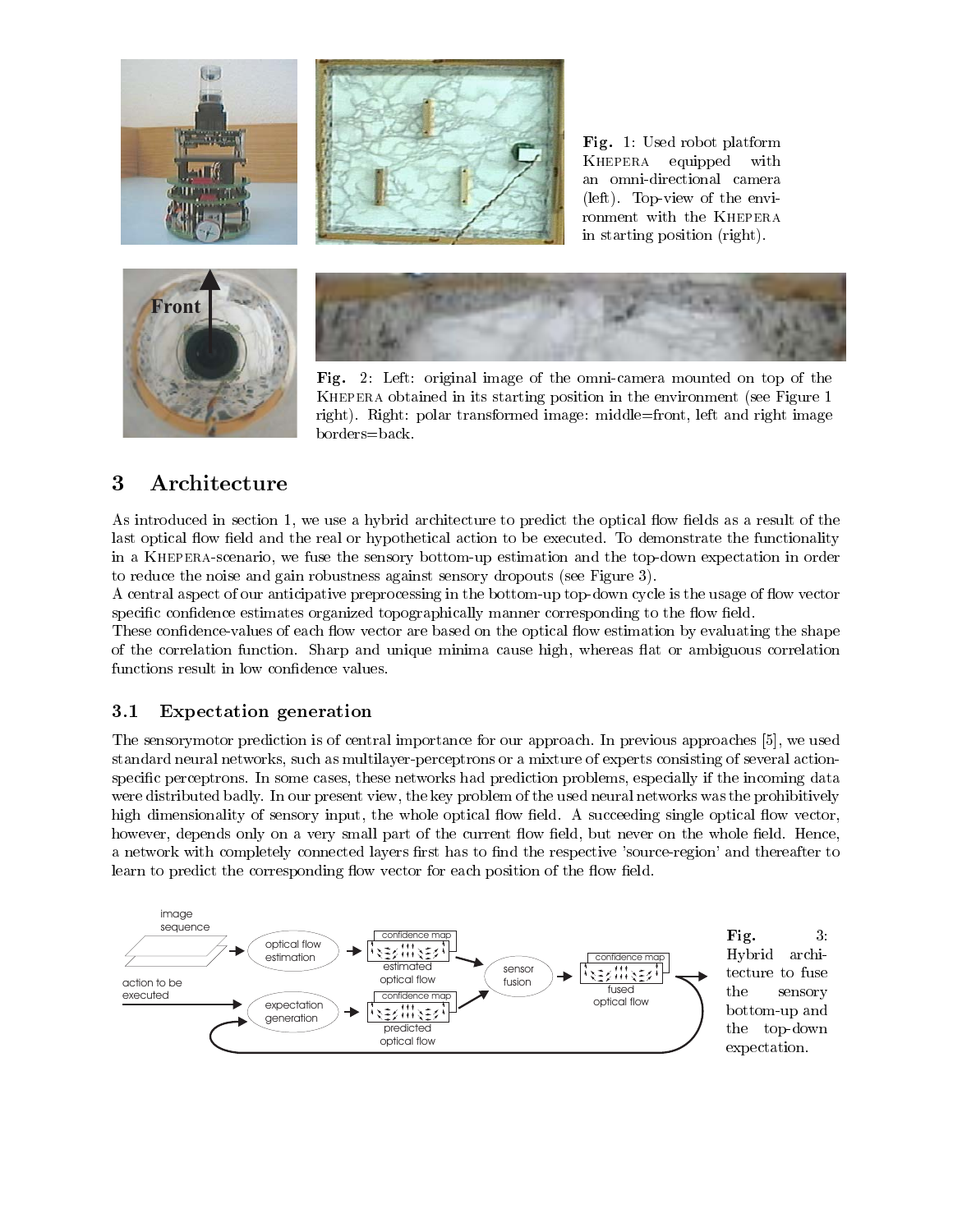

J

 $\boldsymbol{r}$ 

Fig. 4: The flow vector to be predicted depends only on those flow vector(s), that point closest to the position for which the flow vector is to be predicted. That is, because these vectors describe the velocity of the corresponding objects in the scene.

Hence, we developed an alternative approach to overcome this problem. It uses the optical flow inherent property to represent the movements of objects onto the camera-plane. Consequently, the inverse optical flow itself points to that part of the image, where movement must be predicted (see Figure 4).

Equation 1 shows the computation rule for a source-vector  $\underline{f}_{pq}^S$  at position  $(p, q)$  within the optical flow field. This is a superposition of all vectors  $\underline{f}_{kl}^M$  depending on the superposition weight  $r_{pqkl}$ .  $r_{pqkl}$  reflects, how exactly these optical flow vectors point to the current position  $(p, q)^T$  and is normalized by the sum of all superposition weights (see equation 5). The search for this source-vector among all flow vectors  $f_{kl}^M$  can be reduced to a small region around the current position  $(k, l)$ , where the size of this search-window corresponds to the size of the search-window of the optical flow estimation determined by  $n$ . The actual predicted vector  $\underline{f}_{pa}^P$  is thereafter only a scaling in x and y-direction of the source-vector by the weights  $w_{xpq}(t)$  and  $w_{ypq}(t)$ (equation 2). The confidences  $c_{pq}^P$  depend on the confidence  $c_{pq}^S$  of the source-vector and on the confidence of the prediction itself  $w_{pq}^c$  (equation 4).

$$
f_{pq}^S = \sum_{k=p-n}^{p+n} \sum_{l=q-n}^{q+n} f_{kl}^M \cdot r_{pqkl} \tag{1}
$$

$$
\underline{f}_{pq}^P = \begin{pmatrix} w_{xpq}(t) & 0 \\ 0 & w_{ypq}(t) \end{pmatrix} \underline{f}_{pq}^S \tag{2}
$$

$$
c_{pq}^S = \sum_{k=p-n}^{p+n} \sum_{l=q-n}^{q+n} c_{kl}^M \cdot r_{pqkl} \tag{3}
$$

$$
c_{pq}^P = w_{pq}^c \cdot c_{pq}^S \quad \text{with} \tag{4}
$$

$$
p_{qkl} = \frac{\sum_{u=p-n}^{p+n} \sum_{v=q-n}^{q+n} ||\binom{u}{v} + \underline{f}_{uv}^M - \binom{p}{q}||}{||\binom{k}{l} + \underline{f}_{kl}^M - \binom{p}{q}||} \tag{5}
$$

The update of the weights depends on the difference between the predicted vector  $\underline{f}_{pa}^P(t)$  and the actually experienced in the next time step  $\underline{f}_{na}^M(t+1)$  (equation 6). The confidence-weights  $w_{pq}^c$  are updated according equation 7.

$$
\begin{array}{rcl}\n\Delta w_{xpq}(t) & = & \eta \cdot \left( f_{xpq}^M(t+1) - f_{xpq}^P(t) \right) \cdot f_{xpq}^S(t) \\
\Delta w_{ypq}(t) & = & \eta \cdot \left( f_{mn}^M(t+1) - f_{pnq}^P(t) \right) \cdot f_{ynq}^S(t)\n\end{array} \tag{6}
$$

$$
\Delta w_{pq}^c(t) = \eta \cdot e^{-\frac{\left\| \underline{f}_{pq}^M(t+1) - \underline{f}_{pq}^P(t) \right\|}{2}} - w_{pq}^c(t) \tag{7}
$$

#### Fusion  $3.2$

With regard to Figure 3, in this section we present the fusion between bottom-up and top-down information (see Figure 5). Each vector of the whole field is represented by a 2-dimensional neural field, where the position within the neural field codes the x- and y-components of the flow-vector as a blob, and the activation of the blobs in the neural field is a measure for the corresponding confidence of this local flow vector. Due to this 2-dimensional representation, it is possible to hold many alternative hypotheses (blobs) for each flow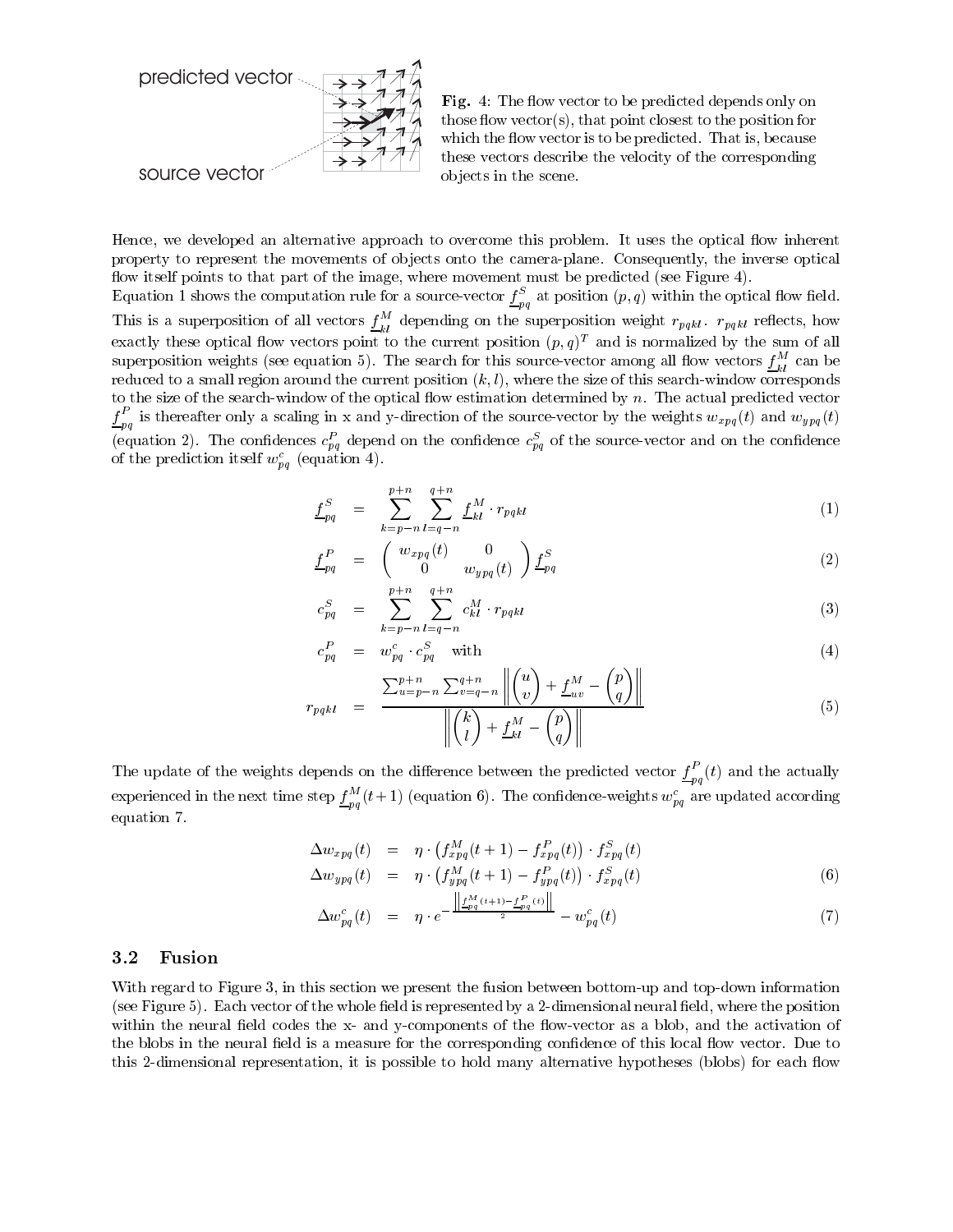

**Fig.** 6: (Left) development of prediction error during training. Arrays of weights of our sensory predictor  $\mathbf{1}$  ,  $\mathbf{1}$  ,  $\mathbf{1}$  ,  $\mathbf{1}$  ,  $\mathbf{1}$  ,  $\mathbf{1}$  ,  $\mathbf{1}$  ,  $\mathbf{1}$  ,  $\mathbf{1}$  ,  $\mathbf{1}$  ,  $\mathbf{1}$  ,  $\mathbf{1}$  ,  $\mathbf{1}$  ,  $\mathbf{1}$  ,  $\mathbf{1}$  ,  $\mathbf{1}$  ,  $\mathbf{1}$  ,  $\mathbf{1}$  ,  $\mathbf{1}$  ,  $\mathbf{1}$  , text.

the contract of the contract of the contract of the contract of the contract of the contract of the contract of  $\blacksquare$  . The contract of the contract of the contract of the contract of the contract of the contract of the contract of the contract of the contract of the contract of the contract of the contract of the contract of the  $\blacksquare$  . The contract of the contract of the contract of the contract of the contract of the contract of the contract of the contract of the contract of the contract of the contract of the contract of the contract of the  $\blacksquare$  . The contract of the contract of the contract of the contract of the contract of the contract of the contract of the contract of the contract of the contract of the contract of the contract of the contract of the  $\blacksquare$  . The state of the state of the state of the state of the state of the state of the state of the state of the state of the state of the state of the state of the state of the state of the state of the state of the 9, 10). Equation 9 snows, that the new state  $\underline{z}_{pq}^-(t+1)$  is computed by discounting the last state  $\underline{z}_{pq}^-(t)$  by  $\alpha \in (0 \dots 1)$  and the superposition of the sensory bottom-up vector  $g(j_{xyq}(t))$  and the top-down expectation  $g(J_{xpq}(t))$  in form of 1 dimensional blobs (equation 11) weighted by their connuences  $c(.)$ 

$$
\underline{f}_{pq}^{M}(t) = \begin{pmatrix} argmax_{x}(\underline{z}_{pq}^{x}(t)) \\ argmax_{y}(\underline{z}_{pq}^{y}(t)) \end{pmatrix}
$$
\n(8)

$$
\underline{z}_{pq}^x(t+1) = \alpha \underline{z}_{pq}^x(t) + \underline{g}(f_{xpq}^E(t)) \cdot c(f_{xpq}^E(t)) + \underline{g}(f_{xpq}^P(t)) \cdot c(f_{xpq}^P(t)) \tag{9}
$$

$$
\underline{z}_{pq}^{y}(t+1) = \alpha \underline{z}_{pq}^{y}(t) + \underline{g}(f_{ypq}^{E}(t)) \cdot c(f_{ypq}^{E}(t)) + \underline{g}(f_{ypq}^{P}(t)) \cdot c(f_{ypq}^{P}(t)) \tag{10}
$$

$$
g_k(u) = e^{-\frac{(u-k)^2}{2\sigma^2}} \tag{11}
$$

 $\blacksquare$  . The contraction of the contraction of the contraction of the contraction of the contraction of the contraction of the contraction of the contraction of the contraction of the contraction of the contraction of the - -  - 
   - - 
 --"

#### $\overline{\mathbf{4}}$ **Exemplary results**

 -  1 .
 --  - - - 2- -! - -  .+ - --  " A-  - -  - + - 

- 1 .
 .  
 
 on the right, and, finally, also in front of the robot. Figure 6 shows the decreasing prediction error over  $\blacksquare$  . The set of the set of the set of the set of the set of the set of the set of the set of the set of the set of the set of the set of the set of the set of the set of the set of the set of the set of the set of the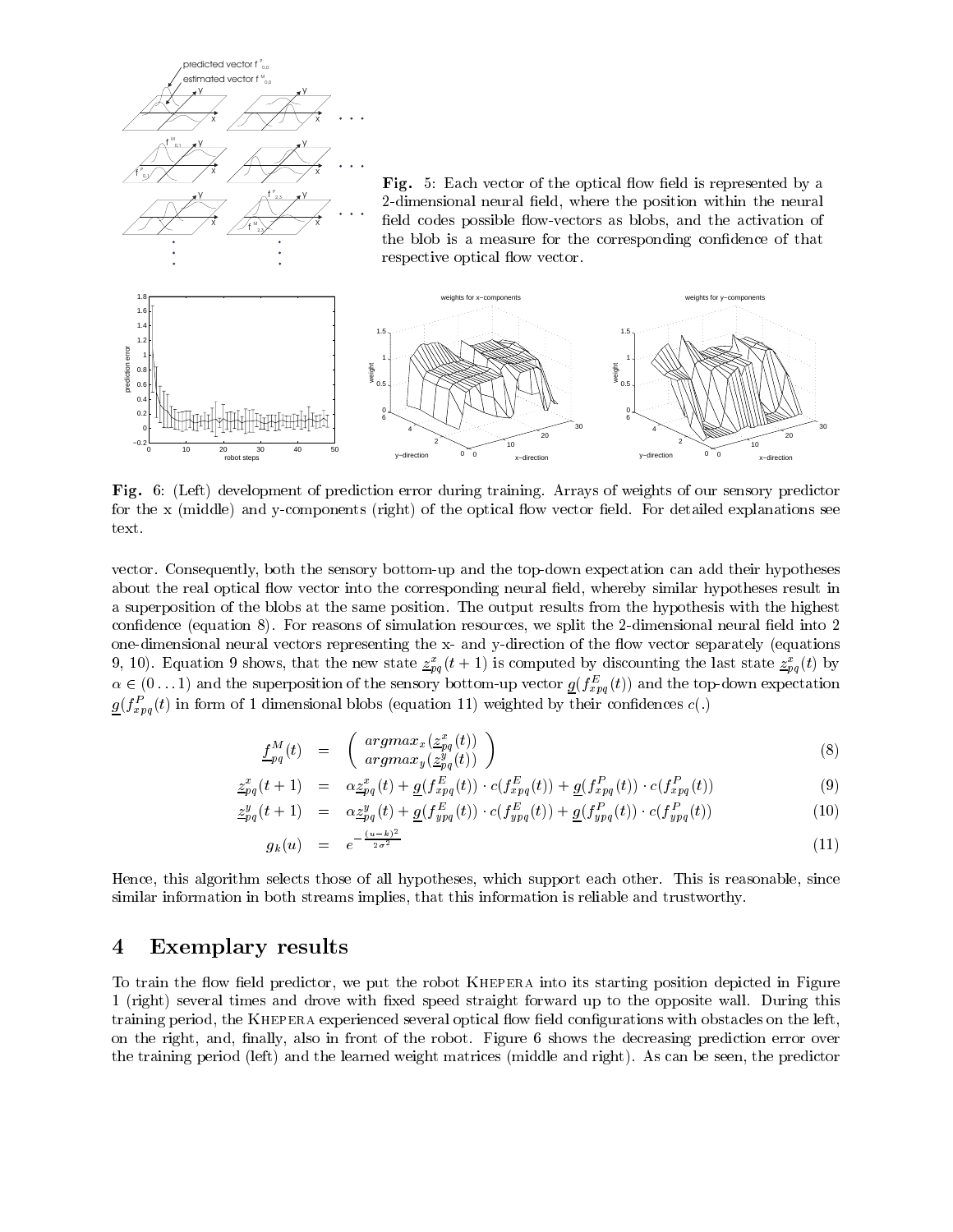

Fig. 7: Navigation based on the estimated optical flow applying the well known balancing approach [4]. As can be seen, both the navigation on the pure estimated optical flow (top left) and on the expectation driven preprocessed optical flow (bottom left) allow a collision-free locomotion of the robot KHEPERA through the environment. In contrast, a significant disturbance of the optical flow estimation by means of fluctuating ambient light causes a collision at the end of the plotted trace, where no anticipative preprocessing is applied (top right) (bottom right). The anticipative preprocessing overcomes the problems and allows a collision-free locomotion (bottom right)

amplifies the y-components (Figure 6, right) in front (around an x-direction of 15) and in the back (left and right border in x-direction) of the robot. The x-components (Figure 6, middle) are amplified in the lateral parts of the polar transformed image (x-directions  $5...10$  and  $20...25$ ).

To demonstrate the facilities of the presented anticipatory preprocessing, we also placed the robot in unknown environments to navigate without collisions through the narrow passage. For this benchmark, we used the balancing approach [4], which tries to equalize the optical flow in both hemispheres of the robot, which results in a collision-free locomotion in the middle of such an hallway. Figure 7 (left column) shows a top view of this scenario with collision-free traces of our robot. If a perturbation is applied in this experimental situation, the usage of pure estimated optical flow fields fails, because the very noisy sensory input entails no information about near obstacles. In contrast, our anticipatory preprocessing allows the system to bridge the time gap of sensory dropouts with the generated expectation and is therefore able to extract relevant information in order to avoid the arising obstacles.

At this point, we have to ask the question: would a pure feedback without any sensory prediction (see Figure 3) result in the same behavior? In this case, the fusion of the noisy and very unconfident estimated optical flow and the relative confident expectation would return the last fusion output. Thus, such an architecture is nothing but a low-pass filter over time. The advantage of our anticipative preprocessing in contrast to this approach is depicted in Figure 8. In this case, the robot stood in front of an obstacle at a distance of about 10cm and drove with slight right turns avoiding a collision. As can be seen, the system with anticipative preprocessing is able to recursively predict the shift of the central large flow vectors representing the close obstacle to the left, whereby the system without sensory prediction once again can only store the last sensory situation, which becomes more and more obsolete over time.

### **Conclusions and Outlook**  $\overline{5}$

In this paper, we presented a hybrid neural architecture to predict optical flow fields as consequences of actions. Further, we introduced a neural field-based method to fuse sensory bottom-up estimations and topdown expectations. All proposed subsystems extensively use confidence measurements in order to prevent disturbance by noise. The facilities of this anticipative preprocessing could be demonstrated by means of a local navigation behavior of the real robot platform KHEPERA. The presented sensory prediction can be very useful for various tasks, such as the dynamic control of visual attention to regions, where a mismatch of expectation and sensation occurred, or the internal simulation and evaluation of many action sequences in order to find an optimal action sequence according to the current system state [5].

Future work will address the improvement of the sensory prediction. The current network causes problems